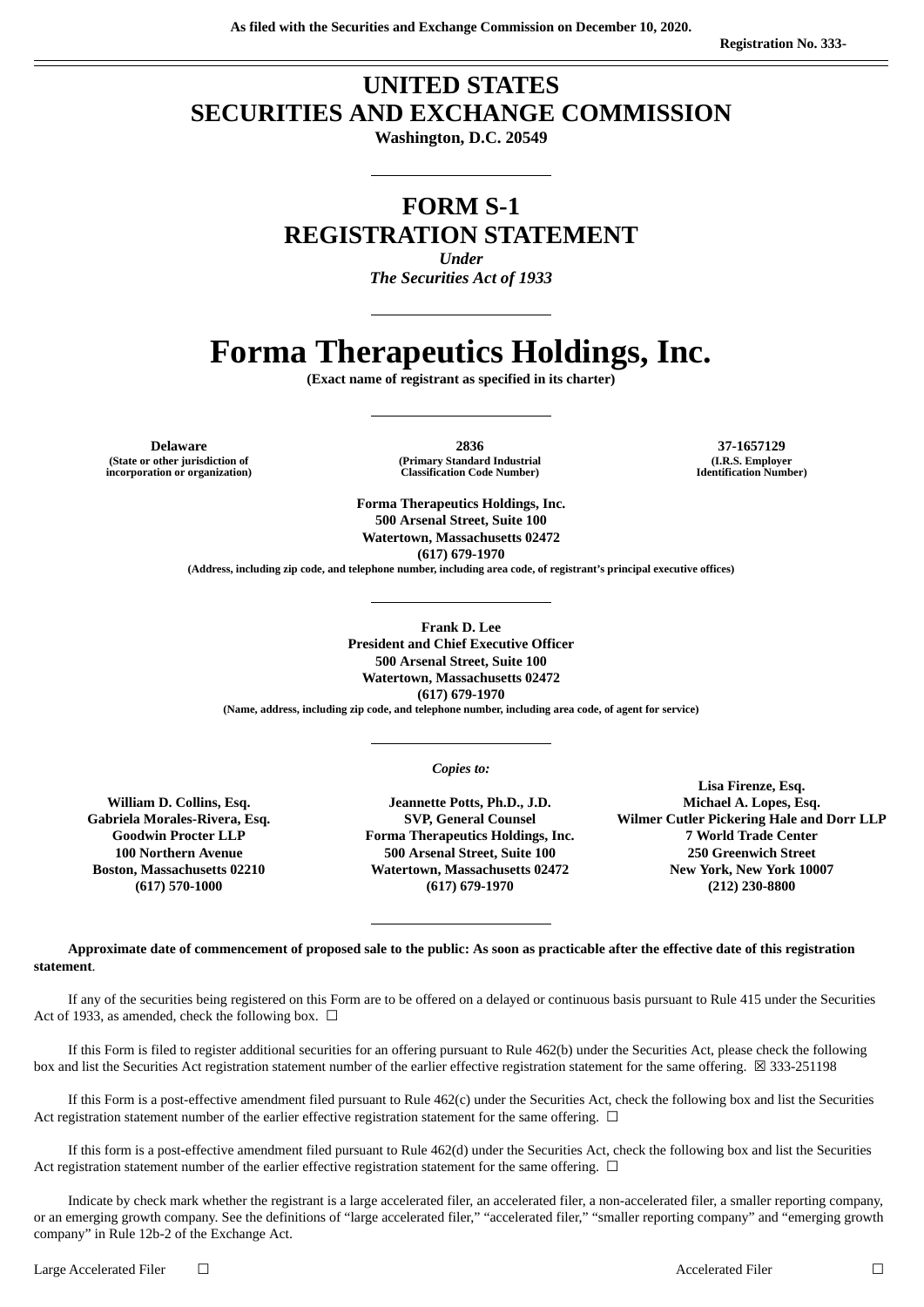If an emerging growth company, indicate by check mark if the registrant has elected not to use the extended transition period for complying with any new or revised financial accounting standards provided to Section 7(a)(2)(B) of the Securities Act.  $\Box$ 

#### **CALCULATION OF REGISTRATION FEE**

|                                                              | Proposed<br>maximum           | Amount of              |
|--------------------------------------------------------------|-------------------------------|------------------------|
| Title of Each Class of<br><b>Securities to be Registered</b> | aggregate offering<br>price(1 | registration<br>fee(2) |
| Common stock, par value \$0.001 per share                    | \$45,525,050                  | \$4,967                |

(1) The registration fee is calculated in accordance with Rule 457(o) under the Securities Act of 1933, as amended, based on the proposed maximum aggregate offering price. The registrant previously registered securities at an aggregate offering price not to exceed \$230,273,700 on a Registration Statement on Form S-1 (File No. 333-251198), which was declared effective by the Securities and Exchange Commission on December 10, 2020. In accordance with Rule 462(b) under the Securities Act of 1933, as amended, an additional amount of securities having a proposed maximum aggregate offering price of \$45,525,050 is hereby registered, which includes shares issuable upon the exercise of the underwriters' option to purchase additional shares.

(2) Calculated pursuant to Rule 457(o) under the Securities Act of 1933, as amended, based on an estimate of the proposed maximum aggregate offering price.

The Registration Statement shall become effective upon filing in accordance with Rule 462(b) promulgated under the Securities Act of 1933, as **amended.**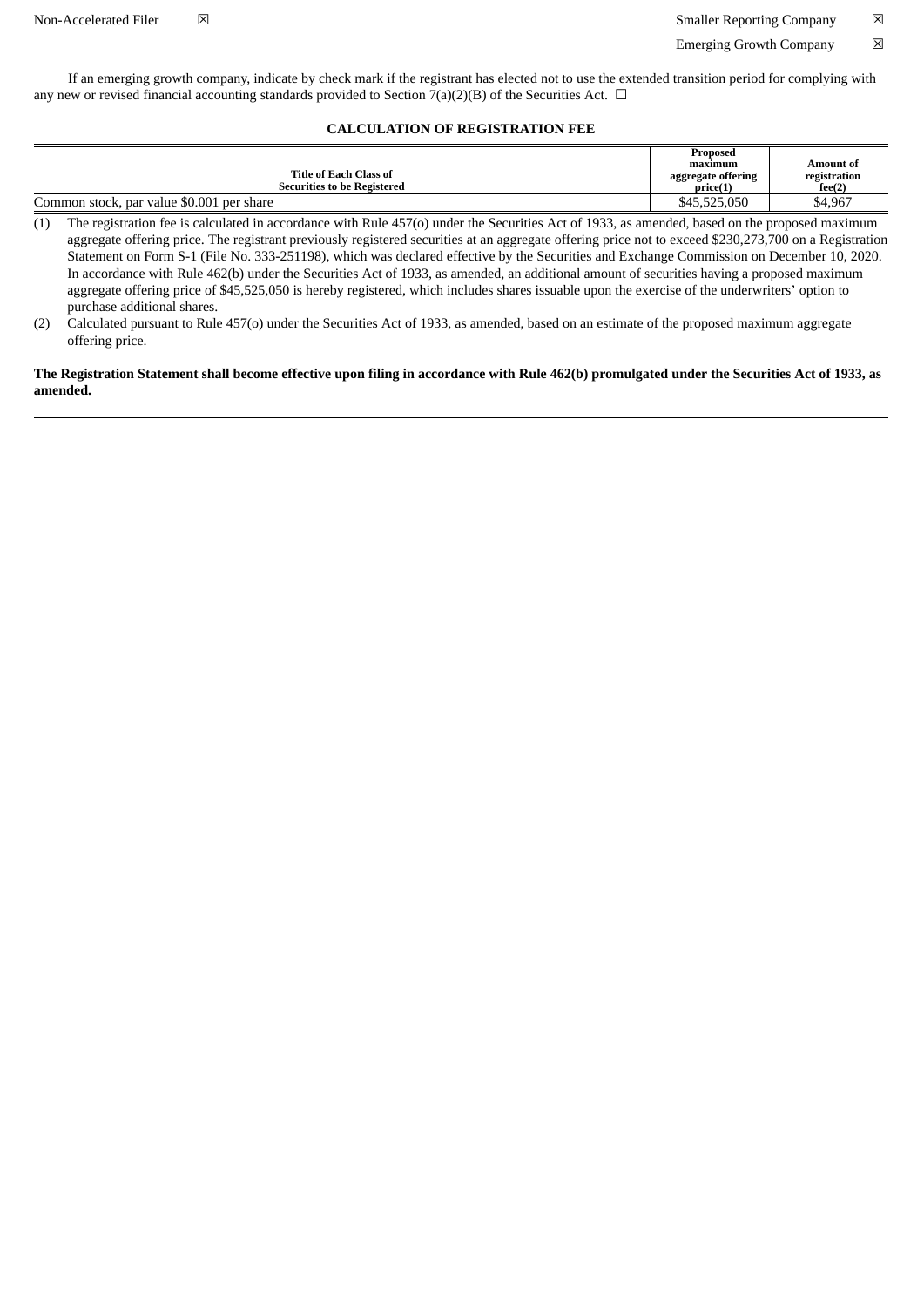#### **Explanatory note and incorporation by reference**

Pursuant to Rule 462(b) under the Securities Act of 1933, as amended, Forma Therapeutics Holdings, Inc. (the "Registrant") is filing this Registration Statement on Form S-1 (this "Registration Statement") with the Securities and Exchange Commission (the "Commission"). This Registration Statement relates to the public offering of securities contemplated by the Registration Statement on Form S-1 (File No. [333-251198\)](http://www.sec.gov/Archives/edgar/data/1538927/000119312520312817/d37893ds1.htm) (the "Prior Registration Statement"), which the Registrant filed with the Commission on December 8, 2020, and which the Commission declared effective on December 10, 2020.

The Registrant is filing this Registration Statement for the sole purpose of increasing the aggregate offering price of shares of common stock to be offered by the Registrant in the public offering by \$45,525,050, which includes additional shares that the underwriters have the option to purchase. The additional shares that are being registered for issuance and sale are in an amount and at a price that together represent no more than 20% of the maximum aggregate offering price set forth in the Calculation of Registration Fee table contained in the Prior Registration Statement. The information set forth in the Prior Registration Statement and all exhibits to the Prior Registration Statement are hereby incorporated by reference into this Registration Statement.

The required opinion and consents are listed on an Exhibit Index attached hereto and filed herewith.

#### **EXHIBIT INDEX**

| Exhibit<br>No. | <b>Exhibit Index</b>                                                        |
|----------------|-----------------------------------------------------------------------------|
| 5.1            | <b>Opinion of Goodwin Procter LLP</b>                                       |
| 23.1           | Consent of Ernst & Young LLP, Independent Registered Public Accounting Firm |
| 23.2           | Consent of Goodwin Procter LLP (included in Exhibit 5.1)                    |
| $24.1*$        | <b>Power of Attorney</b>                                                    |

\* Previously filed on the signature page to the Registrant's Registration Statement on Form S-1 (File No. 333-251198), originally filed with the Securities and Exchange Commission on December 8, 2020 and incorporated by reference herein.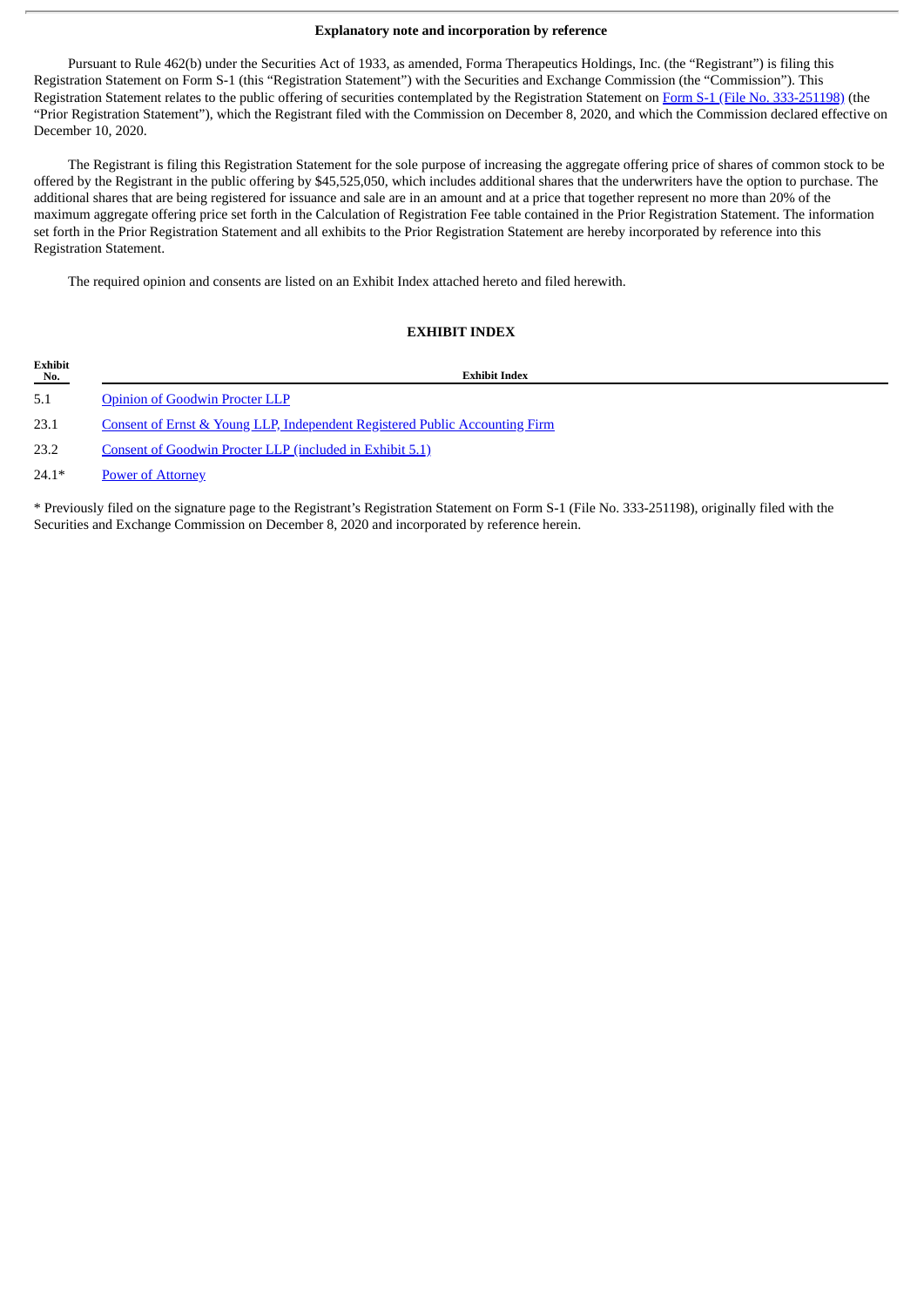**SIGNATURES**

Pursuant to the requirements of the Securities Act of 1933, as amended, Forma Therapeutics Holdings, Inc. has duly caused this Registration Statement on Form S-1 to be signed on its behalf by the undersigned, thereunto duly authorized, in the City of Watertown, Commonwealth of Massachusetts, on the 10th day of December, 2020.

#### **Forma Therapeutics Holdings, Inc.**

By: /s/ Frank D. Lee Name: Frank D. Lee Title: President and Chief Executive Officer

Pursuant to the requirements of the Securities Act of 1933, as amended this registration statement has been signed by the following persons in the capacities indicated on the 10th day of December, 2020.

| <b>SIGNATURE</b>                      | <b>TITLE</b>                                                                                        |  |
|---------------------------------------|-----------------------------------------------------------------------------------------------------|--|
| /s/ Frank D. Lee<br>Frank D. Lee      | President, Chief Executive Officer<br>and Director<br>(Principal Executive Officer)                 |  |
| /s/ Todd Shegog<br><b>Todd Shegog</b> | <b>Chief Financial Officer</b><br>(Principal Financial Officer<br>and Principal Accounting Officer) |  |
| $\ast$                                | Director                                                                                            |  |
| Timothy P. Clackson, Ph.D.            |                                                                                                     |  |
| $\ast$                                | Director                                                                                            |  |
| Marsha Fanucci                        |                                                                                                     |  |
| $\ast$                                | Director                                                                                            |  |
| Wayne A. I. Frederick, M.D.           |                                                                                                     |  |
| $\ast$                                | Director                                                                                            |  |
| Peter Kolchinsky, Ph.D.               |                                                                                                     |  |
| $\ast$                                | <b>Director</b>                                                                                     |  |
| Paolo Paoletti, M.D.                  |                                                                                                     |  |
| $\ast$                                | Director                                                                                            |  |
| Tom Wiggans                           |                                                                                                     |  |
| $\ast$                                | Director                                                                                            |  |
| Peter J. Wirth, J.D.                  |                                                                                                     |  |
|                                       |                                                                                                     |  |
|                                       |                                                                                                     |  |

\*By: /s/ Frank D. Lee

Frank D. Lee Attorney-in-fact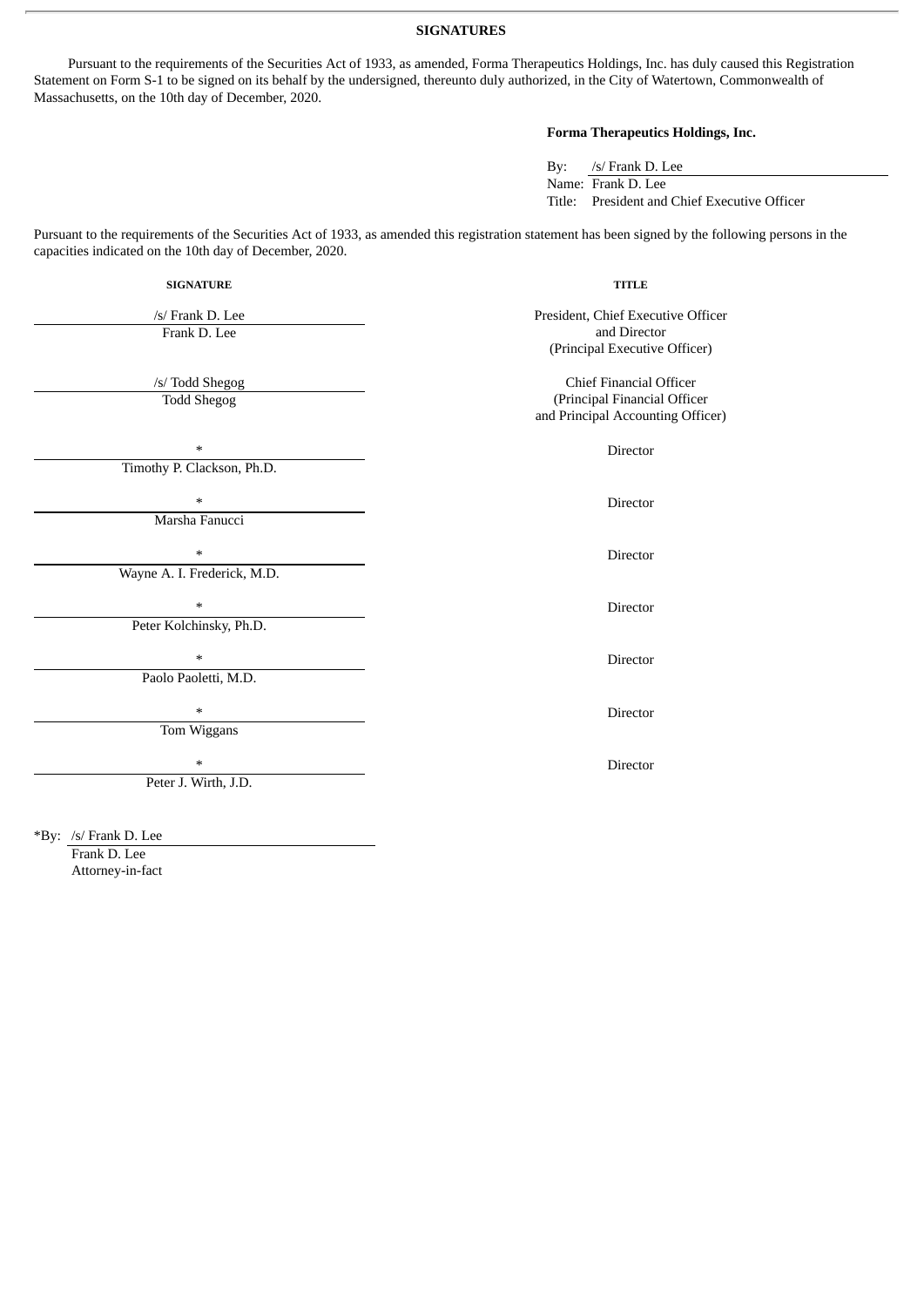<span id="page-4-0"></span>Forma Therapeutics Holdings, Inc. 500 Arsenal Street, Suite 100 Watertown, Massachusetts 02472

#### Re: Securities Registered under Registration Statement on Form S-1

We have acted as counsel to you in connection with your filing of (i) a Registration Statement on Form S-1 (File No. 333-251198 (as amended or supplemented, the "Initial Registration Statement") pursuant to the Securities Act of 1933, as amended (the "Securities Act"), and (ii) a second Registration Statement on Form S-1 filed pursuant to Rule 462(b) promulgated under the Securities Act (the "462(b) Registration Statement," and together with the Initial Registration Statement, the "Registration Statement"). This opinion letter is furnished to you in connection with your filing of the 462(b) Registration Statement, relating to the registration of the offering by Forma Therapeutics Holdings, Inc., a Delaware corporation (the "Company") of up to 6,095,000 shares (the "Shares") of the Company's Common Stock, \$0.001 par value per share, including 795,000 shares purchasable by the underwriters upon their exercise of an over-allotment option granted to the underwriters by the Company. The Shares are being sold to the several underwriters named in, and pursuant to, an underwriting agreement among the Company and such underwriters (the "Underwriting Agreement").

We have reviewed such documents and made such examination of law as we have deemed appropriate to give the opinions set forth below. We have relied, without independent verification, on certificates of public officials and, as to matters of fact material to the opinions set forth below, on certificates of officers of the Company.

The opinion set forth below is limited to the Delaware General Corporation Law.

Based on the foregoing, we are of the opinion that the Shares have been duly authorized and, upon issuance and delivery against payment therefor in accordance with the terms of the Underwriting Agreement, the Shares will be validly issued, fully paid and non-assessable.

We hereby consent to the inclusion of this opinion as Exhibit 5.1 to the 462(b) Registration Statement and to the references to our firm under the caption "Legal Matters" in the Initial Registration Statement. In giving our consent, we do not admit that we are in the category of persons whose consent is required under Section 7 of the Securities Act or the rules and regulations thereunder.

Very truly yours,

/s/ Goodwin Procter LLP

GOODWIN PROCTER LLP